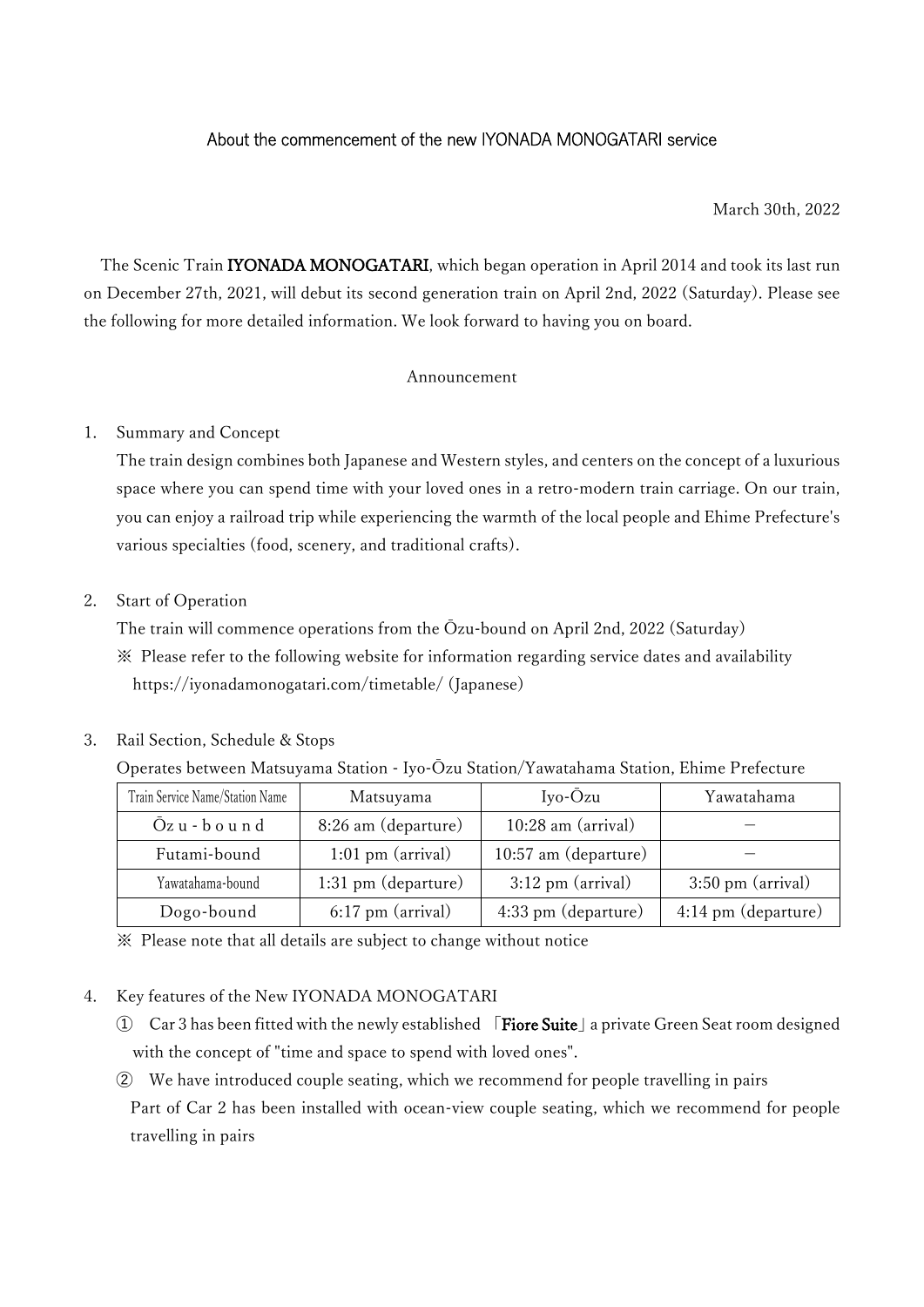➂ Strengthened preventative measures against covid-19

In order to ensure the safety of our passengers, we have installed a new automatic ventilation system, applied an antibacterial and anti-viral coating to the entire interior of the carriages, and have enforced social distancing measures by increasing the space between seats.

➃ We are committed to our "All Ehime" approach.

We will share the charm of Ehime Prefecture with everyone who has been a part of the Iyonada Monogatari journey.

# 5. Carriage Amenities

Capacity: 58 people

➀ Car 1 "Akane no sho" (Green seating: 27 people)

Ocean-view seating, 2-person mountain-view seating, 4-person box seating

- ➁ Car 2 "Kogane no sho" (Green seating: 23 people) Ocean-view seating, ocean-view couple seating, 2-person mountain-view seating
- ➂ Car 3 "Haruka no sho" (Green seating: 8 people) 4 x 2-person sofa seating
- 6. About the Supporting Restaurants

All meals served on the train are made from seasonal ingredients sourced locally in Ehime Prefecture and express the charm of the Iyonada Monogatari. ※Photographs are for illustrative purposes only 【Ōzu-bound】 【Futami-bound】



【Yawatahama-bound】 【Dogo-bound】